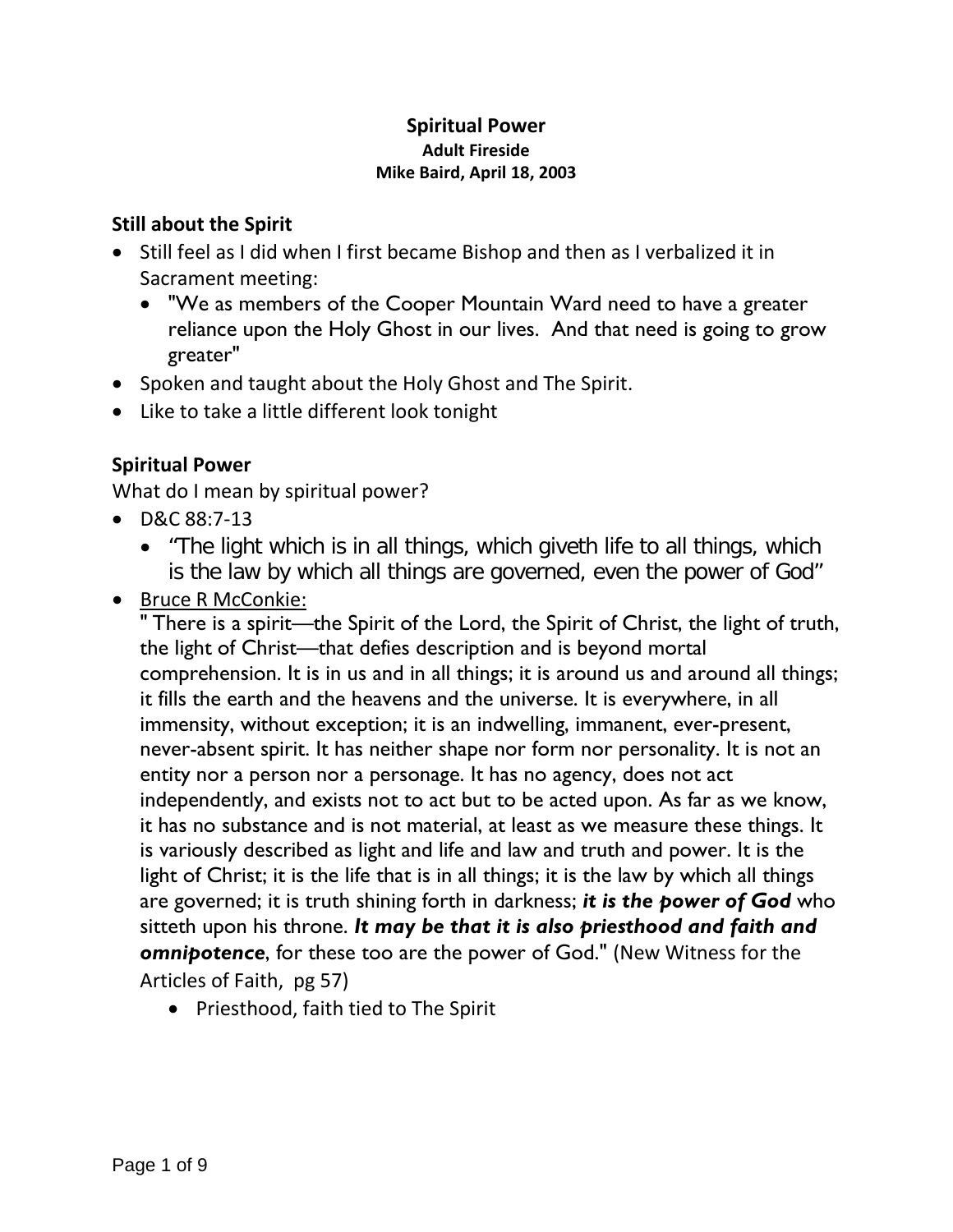- Elder Bradford
	- "The glory of God is his Spirit"
	- The Father has full access and use of The Spirit
	- "All access to the Spirit comes through the Holy Ghost"
		- Our access is "regulated" by the Holy Ghost He is the "guard"
- Let's look at how we can have spiritual power in our lives ie how we can have access to the power of The Spirit

## **Lives of convenience**

- Too often our lives our governed by convenience
	- Not always convenient to:
		- Live gospel standards
		- pay our tithing
		- Share the gospel
		- Go to the Temple
		- Go home or visiting teaching
		- provide service for someone else
	- We feel we are"too busy
	- Or "not now, later"
- **"No spiritual power in living lives of convenience"**

#### **5 things or ways that we may have spiritual power in our lives**

- Pure lives (obedience & repentence)
- Fasting, prayer, scripture study
- Keeping sacred covenants
- Sacrifice
- Service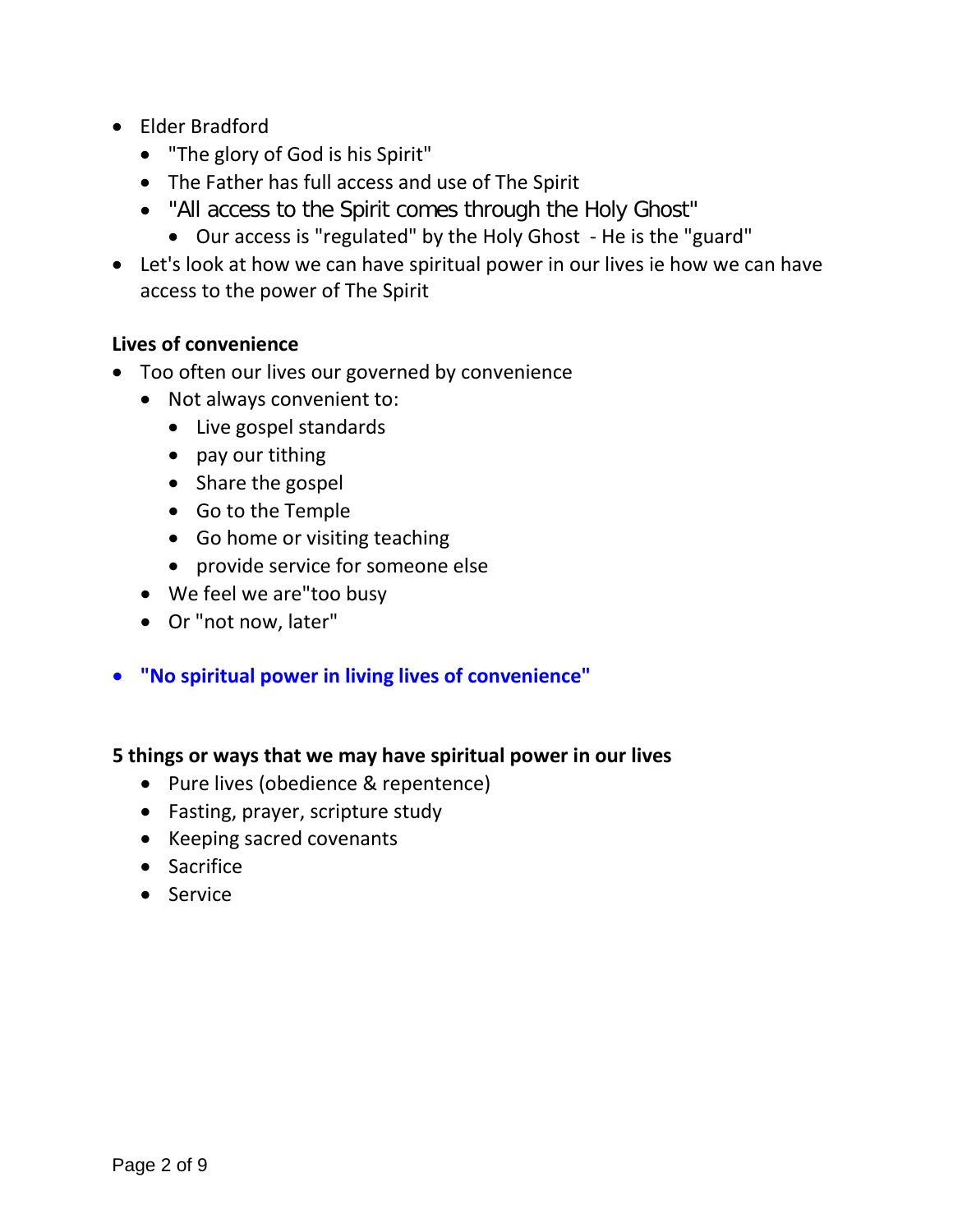# **Pure lives (obedience)**

- We must live pure lives to have the Spirit with us
- Helaman 4:24
	- "it had withdrawn from them because the Spirit of the Lord doth not dwell in unholy temples"
- Joseph Fielding Smith:

" We have a great many members of this Church who have never received a manifestation through the Holy Ghost. Why? Because they have not made their lives conform to the truth. And the Holy Ghost will not dwell in unclean tabernacles or disobedient tabernacles." (We Are Here to be Tried, Tested, Proved, BYU Speeches of the Year [Provo, 25 Oct 1961], pg. 4)

- Can we "not sin and yet have no spiritual power?"
- "We must be clean or the Holy Ghost will not be with us"
- Elder Bradford
	- We must be obedient to have access to the Spirit
- D&C 121:36
	- ". . . the powers of heaven cannot be controlled nor handled only upon the principles of righteousness"

Are you clean – can the Spirit of the Lord dwell in your temple?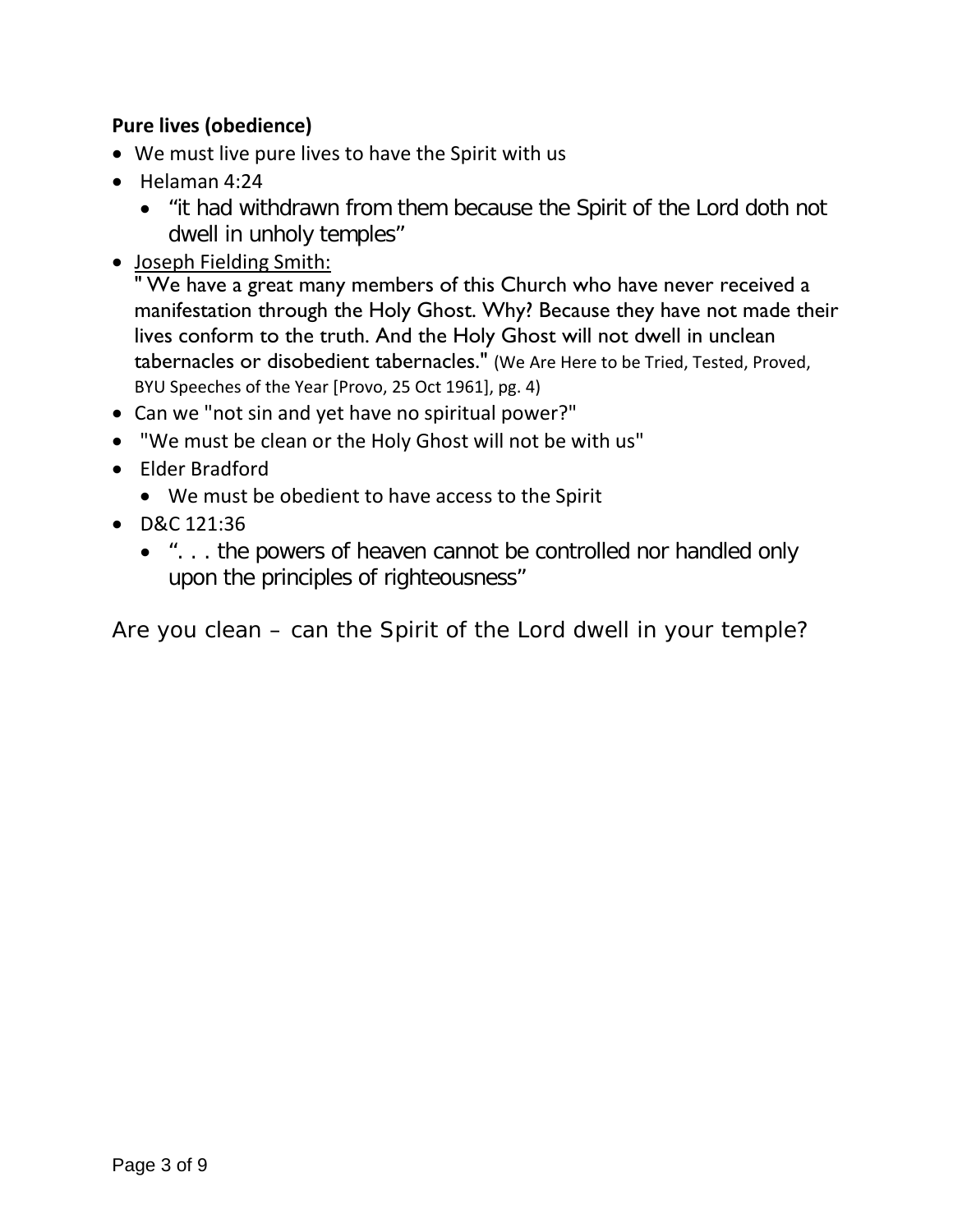## **Fasting, Prayer, Scripture study**

- Alma 17:2-3
	- "for they were men of a sound understanding and they had searched the scriptures diligently, that they might know the word of God. But this is not all; they had given themselves to much prayer, and fasting; therefore they had the spirit of prophecy, and the spirit of revelation, and when they taught, they taught with power and authority of God."
- Matt 17:14:21
	- "Howbeit this kind goeth not out but by prayer and fasting"
- Melvin J Ballard:

" We are also charged to seek the Lord daily in prayer, secret prayer and family prayer. What happens then? We close our eyes and shut out the physical world, we open the windows of our souls and draw unto ourselves spiritual blessings, spiritual powers" (Delivered in the Salt Lake Tabernacle, May 5, 1928, Melvin J. Ballard, "The Struggle for the Soul," Tambuli, Sept. 1984, 30)

Is your fast one that generates spiritual power? Are you given to "much prayer"? Do you "search the scriptures diligently"?

# **Keeping Sacred Covenants**

- How & Why do covenants bring power?
- Review promises for each covenant
	- Baptismal covenant
		- Us:
			- Always remember him
			- Take upon us the name of Christ
			- Keep his commandments
		- In return:
			- D&C 33:11
				- "Yea, repent and be baptized, every one of you, for a remission of your sins; yea, be baptized even by water, and then cometh the baptism of fire and of the Holy Ghost."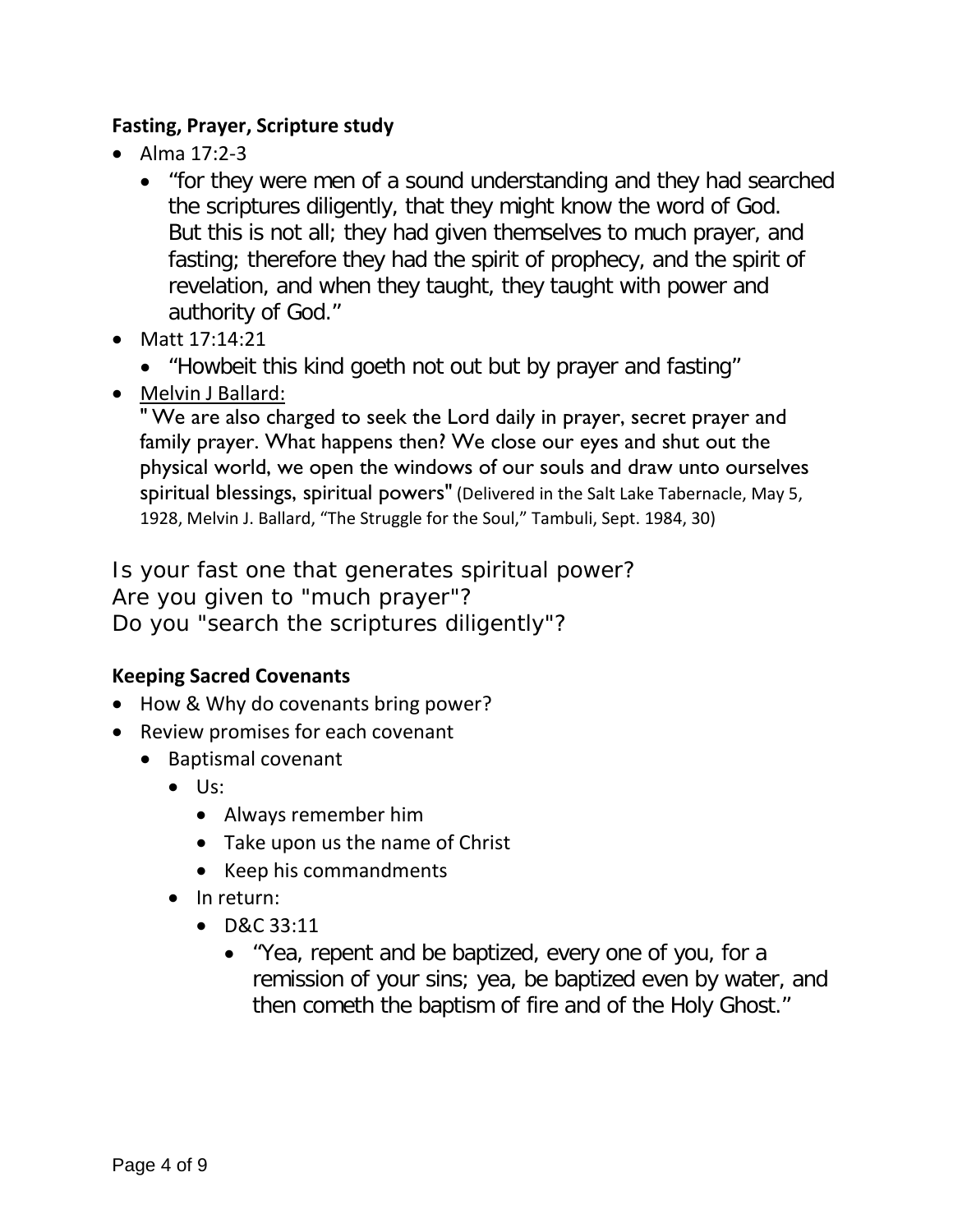- Sacrament covenant
	- D&C 20:77
		- ". . . that they may always have his Spirit to be with them"
	- Bruce R McConkie:

"Thus those who partake worthily of the sacrament—and the same repentance and contrition and desires for righteousness should precede the partaking of the sacrament as precede baptism—all such receive the companionship of the Holy Spirit. Because the Spirit will not dwell in an unclean tabernacle, they thus receive a remission of their sins through the sacramental ordinance. Through this ordinance the Lord puts a seal of approval upon them; they are renewed in spirit and become new creatures of the Holy Ghost, even as they did at baptism; they put off the old man of sin and put on Christ whose children they then are." (A New Witness to the Articles of Faith, pg 240)

- Oath and Covenant of the Priesthood
	- D&C 84:33-44
	- Us:
		- "obtaining these two priesthoods"
		- "magnifying their calling"
		- "live by every word that proceedeth forth from the mouth of God"
	- In return:
		- "sanctified by the Spirit unto the renewing of their bodies"
		- "all that my Father hath shall be given unto him"
- Temple Covenants
	- Multiple sacred covenants
		- Us: Serious commitments
		- In return: Marvelous blessings
- David E Sorensen:

" One reason for the power of covenants may be due to the capability they have for effecting changes in our lives, especially sacred covenants. This capacity comes in part because when we make a covenant with God, we are making a promise to our Heavenly Father who knows us best, who knows exactly what we feel and think and intend in our heart of hearts and this provides unique motivation to keep our promises. Additionally, sacred covenants are even more powerful than regular covenants or promises because by entering a covenant that is sealed by the Holy Spirit of Promise (the Holy Ghost), we gain special access to the grace of God to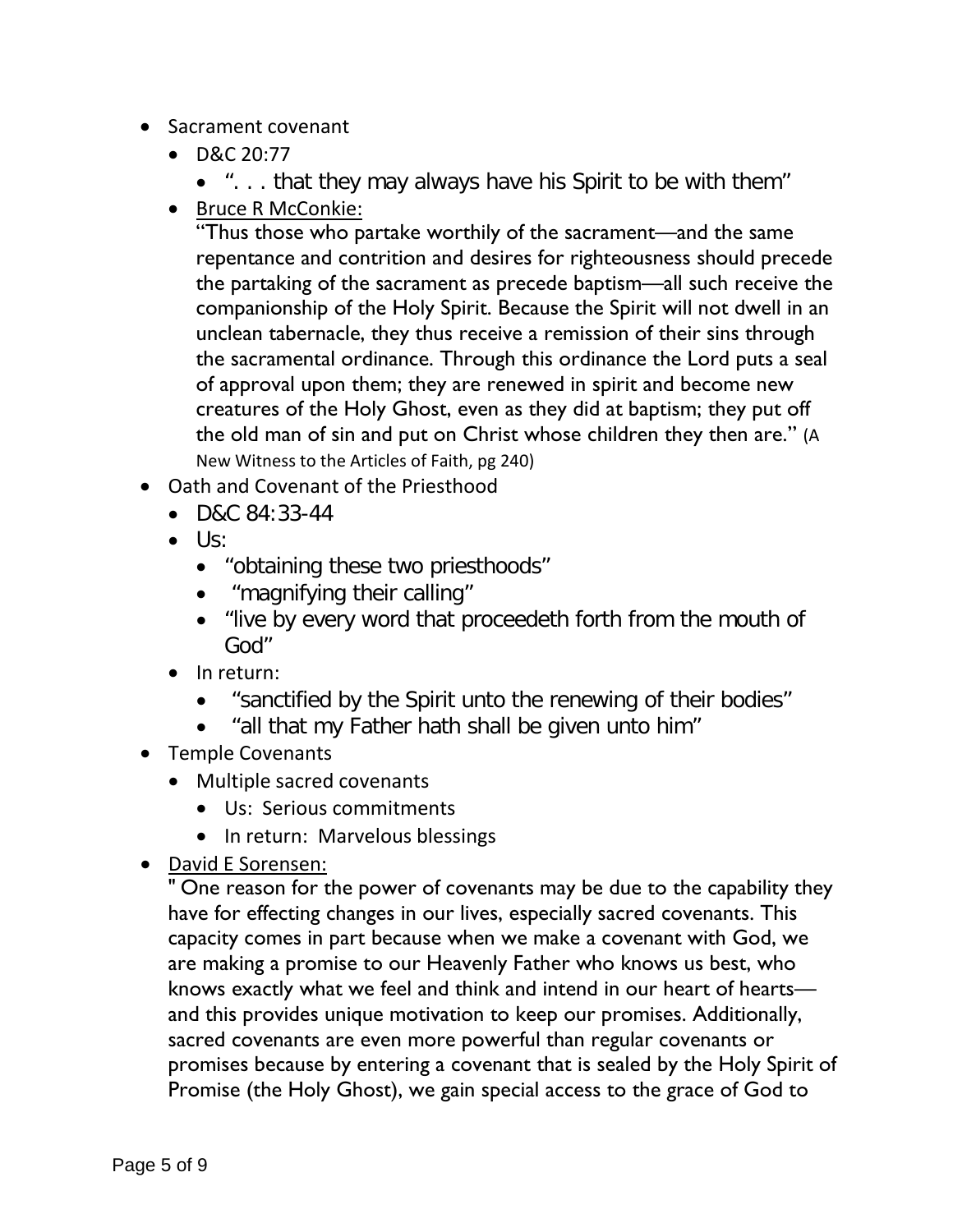help us keep the promises we have made." ("The Doctrine of Temple Work," Liahona, Aug. 2002, 30)

• David E Sorensen:

"The purpose of temple work is to make more effective the Atonement of Jesus Christ, and since covenants can be such an effective tool for change, covenants feature prominently in the temple and particularly are a key component of the endowment. Consider how the covenants of baptism, the sacrament, and the laying on of hands are all centered upon the Savior and His atoning sacrifice and how they lead us to change our lives. In a similar way, the covenants we make when we receive the endowment can propel us to even greater changes and greater Christ-like behavior. Put another way, we might ask, "How do we gain access to the fullness of the Atonement, this additional dispensation of grace?" Only by covenants, which are entered into only through ordinances, which can be performed only through priesthood keys. The Prophet Joseph Smith taught, "Being born again, comes by the Spirit of God through ordinances.( *Teachings of the Prophet Joseph Smith,* selected by Joseph Fielding Smith (1976), 162.)" ("The Doctrine of Temple Work," Liahona, Aug. 2002, 30)

• Brigham Young to the men at Winter Quarters on rescuing those leaving Nauvoo

"The poor brethren and sisters, widows and orphans, sick and destitute, are now lying on the west bank of the Mississippi, waiting for teams and wagons and means to remove them. Now is the time for labor. *Let the fire of the covenant, which you made in the house of the Lord burn in your hearts like flame unquenchable.*" (Journal History of The Church of Jesus Christ of Latter-day Saints, 28 Sept. 1846, 5)

- Love that phrase "fire of the covenant" that is what drove the pioneers
	- The early Saints had the "fire of the covenant" in their hearts
	- That fire helped them demonstrate faith, and out of faith came great power

How bright does the fire of the covenants you have made burn in your heart?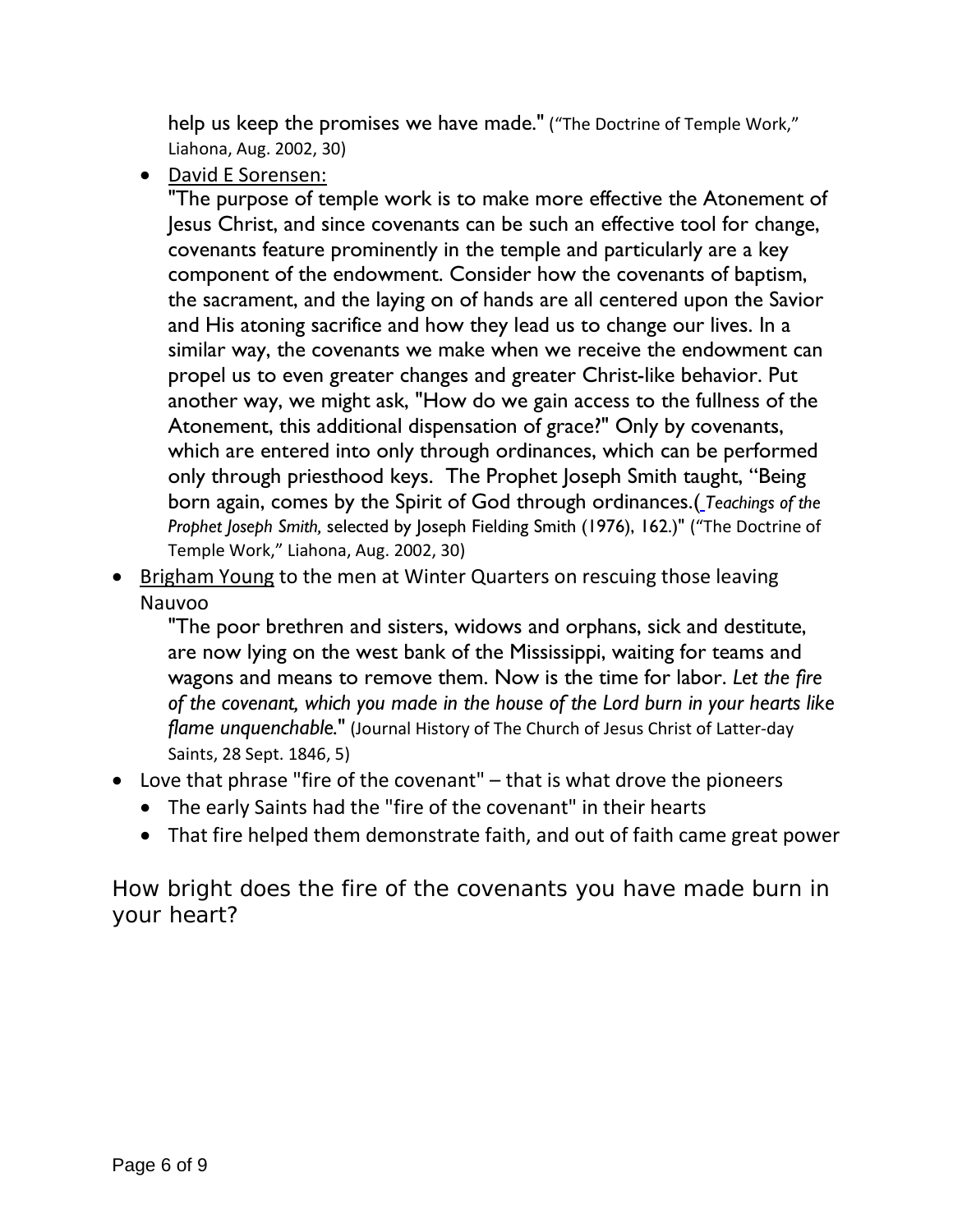# **Sacrifice**

- Sacrifice of all things generate necessary faith
	- "*Let us here observe, that a religion that does not require the sacrifice of all things never has power sufficient to produce the faith necessary unto life and salvation*; for, from the first existence of man, the faith necessary unto the enjoyment of life and salvation never could be obtained without the sacrifice of all earthly things. It was through this sacrifice, and this only, that God has ordained that men should enjoy eternal life; and it is through the medium of the sacrifice of all earthly things that men do actually know that they are doing the things that are well pleasing in the sight of God. When a man has offered in sacrifice all that he has for the truth's sake, not even withholding his life, and believing before God that he has been called to make this sacrifice because he seeks to do his will, he does know, most assuredly, that God does and will accept his sacrifice and offering, and that he has not, nor will not seek his face in vain. Under these circumstances, then, he can obtain the faith necessary for him to lay hold on eternal life." (Lectures on Faith, 6:7)
	- "It is in vain for persons to fancy to themselves that they are heirs with those, or can be heirs with them, who have offered their all in sacrifice, and by this means obtained faith in God and favor with him so as to obtain eternal life, *unless they, in like manner, offer unto him the same sacrifice*, and through that offering obtain the knowledge that they are accepted of him." (Lectures on Faith, 6:8)
- Think of the Pioneers they sacrificed "all things" and look at the legacy of faith they left
- Remember McConkie's words on the Spirit: "It may be that it is also priesthood and faith and omnipotence, for these too are the power of God." (New Witness for the Articles of Faith, pg 57)
- D&C Moroni 10:7
	- ". . . by the power of the Holy Ghost; wherefore I would exhort you that ye deny not the power of God; for he worketh by power, according to the faith of the children of men"
- Elder Bradford
	- "faith…drives the usage of this great Spirit"
	- "God "hears prayers, and hears the words of ordinations and blessings and many other things, and then subjects matter to law and causes things to happen"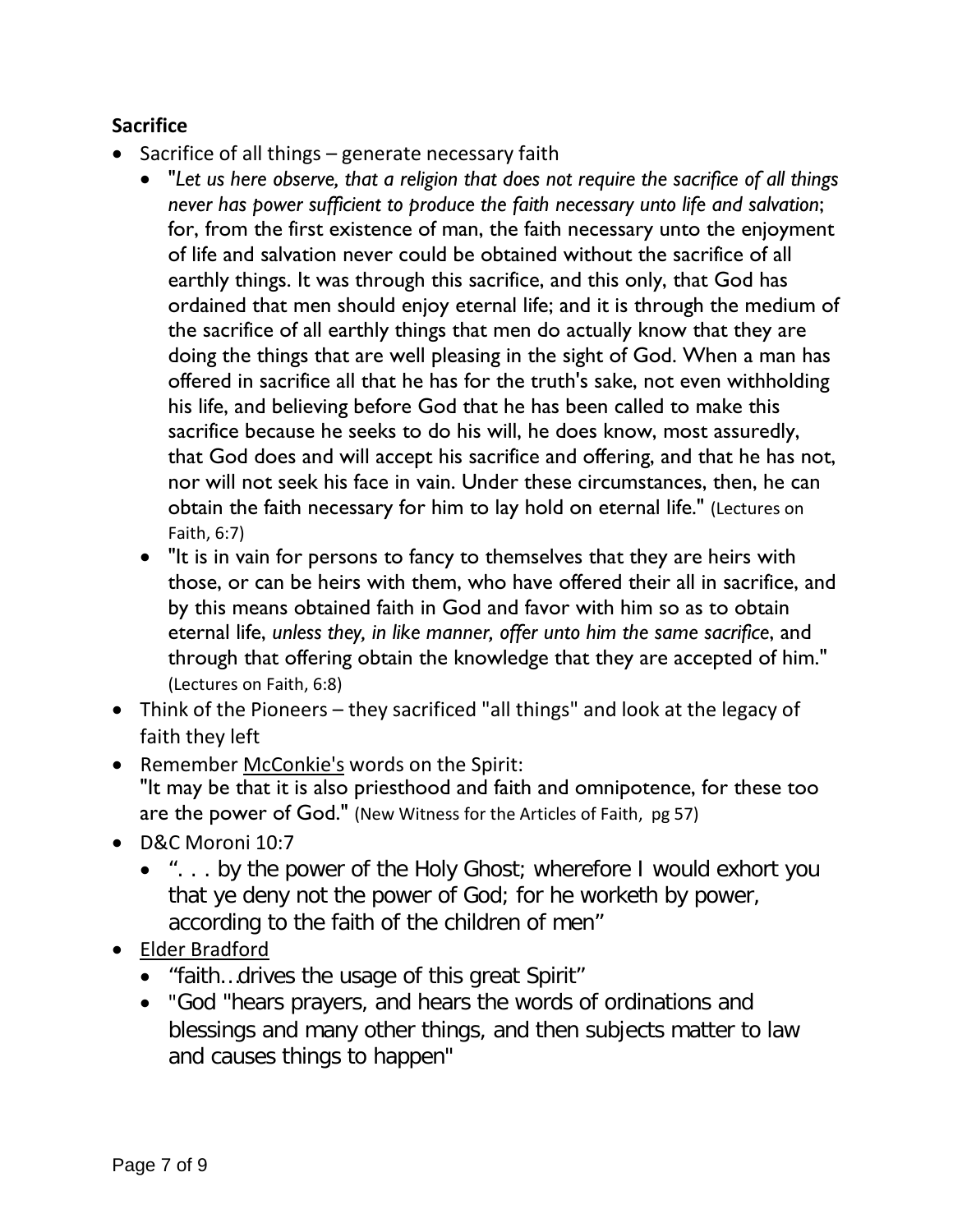- Summary how does faith generate Spiritual Power:
	- Sacrifice generates faith
	- Faith drives the usage of the Spirit
	- The Spirit is the power of God

What are you willing to sacrifice?

## **Service**

- What is it we do with Spiritual power?
	- Use it to have the power to make righteous choices
	- We use it to serve others
- "It is through service to others that we use Spiritual power"
- Idea of "spiritual exercise"
	- Similar to muscles develop spiritual power through exercise (service)
	- "Use it or lose it"
	- Melvin J Ballard:

" spiritual exercise comes through service in behalf of our fellowmen" (Delivered in the Salt Lake Tabernacle, May 5, 1928, Melvin J. Ballard, "The Struggle for the Soul," Tambuli, Sept. 1984, 30)

• John A Widstoe:

" For those who enter into the temple service in faith, in full surrender to the will of the Lord, the day will be a glorious experience. Light and power will come to them." (John A. Widtsoe, "Looking Toward the Temple," Ensign, Jan. 1972, 56)

• If you isolated yourself on a mountain top for a year you might gain great insight but your spiritual muscles will be flabby

Are you exercising your spiritual power through service to others?